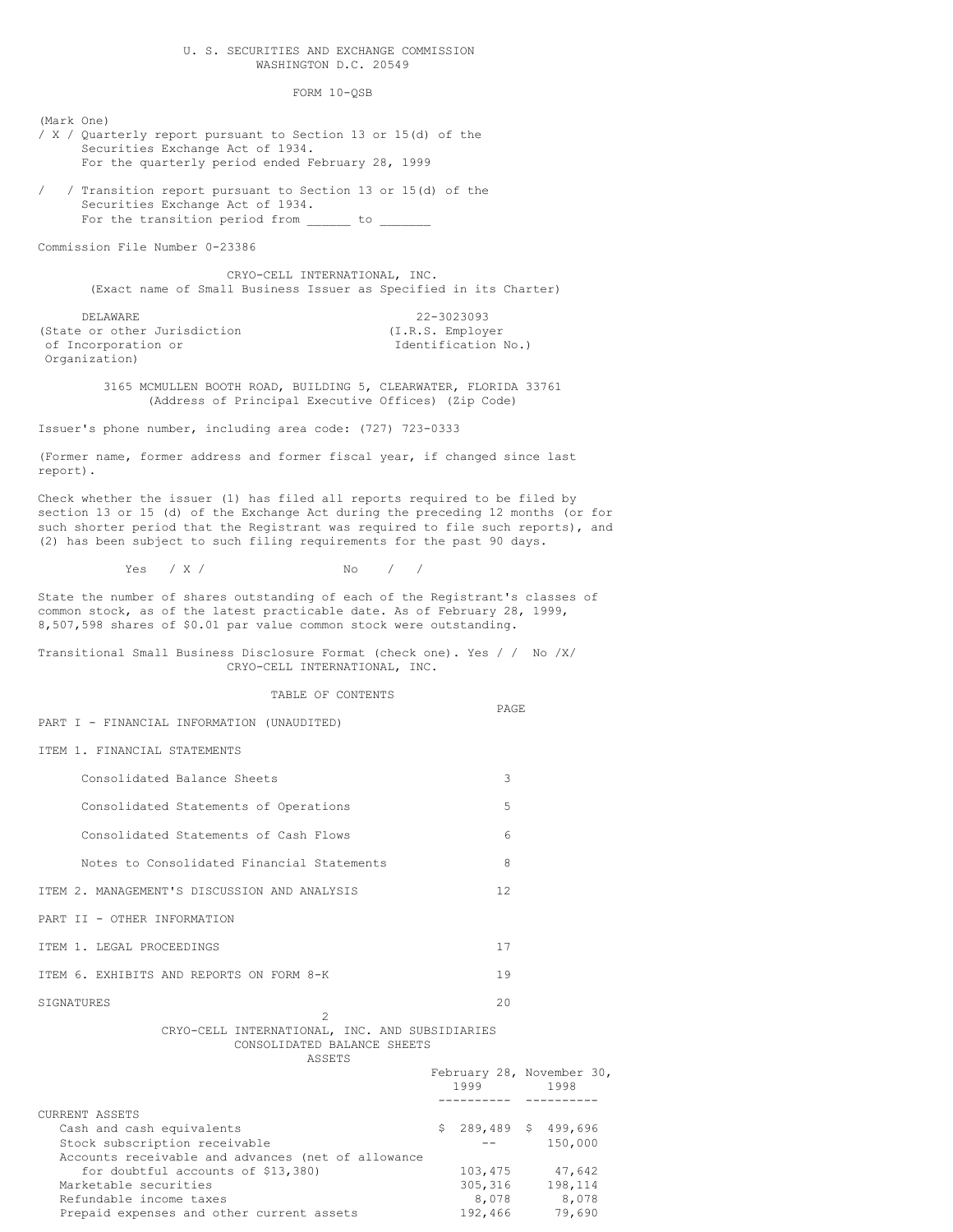| Total current assets                                                              | 898,824 | 983,220                   |
|-----------------------------------------------------------------------------------|---------|---------------------------|
|                                                                                   |         |                           |
| PROPERTY AND EQUIPMENT                                                            |         |                           |
| Property and equipment, net                                                       |         | 2,346,935 2,371,993       |
|                                                                                   |         |                           |
| OTHER ASSETS                                                                      |         |                           |
| Intangible assets (net of amortization of<br>\$43,913 and \$42,269, respectively) | 67,819  | 69,462                    |
| Marketable securities                                                             | 551,808 | 521,279                   |
| Deposits with vendors and others                                                  | 109,223 | 133,175                   |
|                                                                                   |         |                           |
| Total other assets                                                                | 728,850 | 723,916                   |
|                                                                                   |         |                           |
| TOTAL ASSETS                                                                      |         | $$3,974,609$ $$4,079,129$ |
|                                                                                   |         |                           |

The accompanying notes to consolidated financial statements are an integral part of these statements.

3 CRYO-CELL INTERNATIONAL, INC. AND SUBSIDIARIES CONSOLIDATED BALANCE SHEETS

LIABILITIES AND STOCKHOLDERS' EQUITY

 $<$ TABLE>

<CAPTION>

|                                                                            | February 28, November 30,<br>1999<br>____________ |                                                  | 1998<br>____________ |                                         |
|----------------------------------------------------------------------------|---------------------------------------------------|--------------------------------------------------|----------------------|-----------------------------------------|
| $<$ S $>$                                                                  |                                                   | $\langle C \rangle$ $\langle C \rangle$          |                      |                                         |
| CURRENT LIABILITIES                                                        |                                                   |                                                  |                      |                                         |
| Accounts payable                                                           |                                                   |                                                  |                      | $$357,195$ \$ 293,159                   |
| Accrued expenses and withholdings                                          |                                                   |                                                  |                      | 109,971 291,788                         |
| Short term borrowings                                                      |                                                   |                                                  |                      | 15,000 565,000                          |
| Convertible notes payable                                                  |                                                   |                                                  |                      | 10,000 540,000                          |
| Current portion of obligations under capital leases                        |                                                   |                                                  |                      | 5,494 4,805                             |
| Total current liabilities                                                  |                                                   | ------------                                     |                      | 497,660 1,694,752<br>------------       |
| OTHER LIABILITIES                                                          |                                                   |                                                  |                      |                                         |
| Unearned revenue                                                           |                                                   |                                                  |                      | 93,573 75,236                           |
| Deposits                                                                   |                                                   |                                                  |                      | 25,000 25,000                           |
| Obligations under capital leases-net of current portion                    |                                                   | $14,372$ $15,928$<br>--------------------------- |                      |                                         |
| Total other liabilities                                                    |                                                   | ------------                                     |                      | 132,945 116,164<br>____________         |
| STOCKHOLDERS' EQUITY                                                       |                                                   |                                                  |                      |                                         |
| Preferred stock (500,000 \$.01 par value authorized;                       |                                                   | $- -$                                            |                      |                                         |
| 0 issued and outstanding)                                                  |                                                   |                                                  |                      |                                         |
| Common stock (15,000,000 \$.01 par value common shares                     |                                                   |                                                  |                      |                                         |
| authorized; 8,507,598 at February 28, 1999 and 7,654,598                   |                                                   |                                                  |                      |                                         |
| at November 30, 1998 issued and outstanding)<br>Additional paid-in capital |                                                   |                                                  |                      | 85,085 76,546<br>10,014,460 8,651,428   |
| Net realized gain (loss) on marketable securities                          |                                                   |                                                  |                      | 457,124 319,393                         |
| Accumulated deficit                                                        |                                                   |                                                  |                      | $(7, 212, 665)$ $(6, 779, 154)$         |
|                                                                            |                                                   |                                                  |                      |                                         |
| Total stockholders' equity                                                 |                                                   | ____________                                     |                      | 3, 344, 004 2, 268, 213<br>------------ |
| TOTAL LIABILITIES AND                                                      |                                                   |                                                  |                      |                                         |
| STOCKHOLDERS' EQUITY                                                       |                                                   | ============================                     |                      | $$3,974,609$ $$4,079,129$               |
|                                                                            |                                                   |                                                  |                      |                                         |

 $<$ /TABLE $>$ 

The accompanying notes to consolidated financial statements are an integral part of these statements. 4

CRYO-CELL INTERNATIONAL, INC. AND SUBSIDIARIES CONSOLIDATED STATEMENTS OF OPERATIONS

<TABLE> <CAPTION>

|                                                                                               | Three Months Ended  |                                                  |  |
|-----------------------------------------------------------------------------------------------|---------------------|--------------------------------------------------|--|
|                                                                                               | 1999<br>(unaudited) | February 28, February 28,<br>1998<br>(unaudited) |  |
| $<$ S $>$                                                                                     | <<>                 | <<                                               |  |
| REVENUE.                                                                                      | Ŝ<br>219,466        | S.<br>36,175                                     |  |
| COSTS AND EXPENSES:<br>Cost of sales                                                          | 100,825             | 17,113                                           |  |
| Marketing, general & administrative expenses<br>Research, development and related engineering | 498,232<br>23,316   | 393,639<br>49,054                                |  |
| Depreciation and amortization                                                                 | 28,580              | 40,000                                           |  |
|                                                                                               |                     |                                                  |  |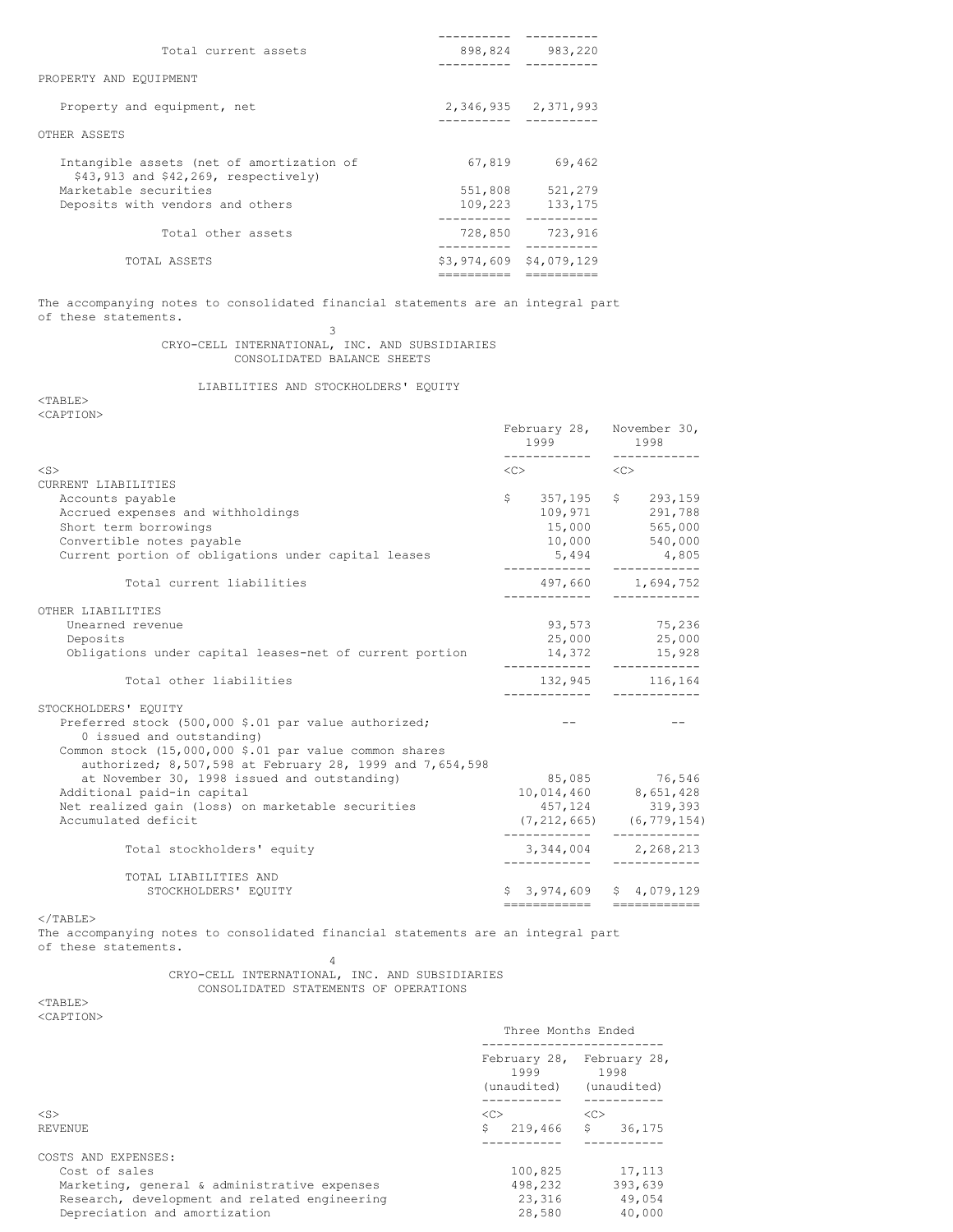| Total Cost and Expenses                                                                                                  |                          | 650,953 499,806                                 |
|--------------------------------------------------------------------------------------------------------------------------|--------------------------|-------------------------------------------------|
| OPERATING PROFIT (LOSS)                                                                                                  |                          | $(431, 487)$ $(463, 631)$                       |
| OTHER INCOME AND (EXPENSE):<br>Interest income<br>Interest (Expense)<br>Gain on sale of unconsolidated affiliate's stock |                          | 6,699<br>$(2, 024)$ $(11, 037)$<br>$-- 68,620$  |
| Total Other Income                                                                                                       |                          | $(2,024)$ 64,282                                |
| INCOME (LOSS) BEFORE EQUITY IN NET LOSS OF<br>UNCONSOLIDATED AFFILIATE AND<br>PROVISION FOR INCOME TAXES                 |                          | $(433, 511)$ $(399, 349)$                       |
| Provision for income taxes<br>Equity in net loss of unconsolidated affiliate                                             |                          | 108,094                                         |
| NET INCOME (LOSS)                                                                                                        | ===========              | $(5, 433, 511)$ $(5, 507, 443)$<br>------------ |
| NET INCOME (LOSS) PER SHARE                                                                                              | ======================== | $(S \t 0.06)$ $(S \t 0.07)$                     |
| Number of Shares Used In Computation                                                                                     | ============             | 7,855,687 7,199,834<br>===========              |

 $<$ /TABLE>

The accompanying notes to consolidated financial statements are an integral part of these statements. 5

CRYO-CELL INTERNATIONAL, INC. AND SUBSIDIARIES CONSOLIDATED STATEMENT OF CASH FLOWS

 $<sub>TABLE></sub>$ </sub> <CAPTION>

|                                                                                                                                           | Three Months Ended<br>------------------------- |                                                                                  |  |                                                                                                                                                         |
|-------------------------------------------------------------------------------------------------------------------------------------------|-------------------------------------------------|----------------------------------------------------------------------------------|--|---------------------------------------------------------------------------------------------------------------------------------------------------------|
|                                                                                                                                           |                                                 | February 28, February 28,<br>1999 1998<br>(unaudited) (unaudited)<br>___________ |  | ___________                                                                                                                                             |
| $<$ S $>$                                                                                                                                 |                                                 | $<<\text{C}> \qquad \qquad <<\text{C}>$                                          |  |                                                                                                                                                         |
| CASH FLOWS FROM OPERATING ACTIVITIES<br>Net loss<br>Adjustments to reconcile net loss                                                     |                                                 | \$ (433, 511) \$ (507, 443)                                                      |  |                                                                                                                                                         |
| to cash used for operating activities:<br>Depreciation and amortization<br>Equity in loss of unconsolidated affiliate                     |                                                 |                                                                                  |  | 28,580 40,000<br>$-- 108,094$                                                                                                                           |
| Payment of consulting and professional services with stock<br>Changes in assets and liabilities:                                          |                                                 | 61,250                                                                           |  |                                                                                                                                                         |
| Accounts receivable<br>Prepaid expenses and other current assets<br>Accounts payable<br>Unearned revenue and deposits<br>Accrued expenses |                                                 | $(112, 776)$ $31, 555$<br>$64, 036$ $5, 202$<br>$18, 337$ $26, 088$              |  | $(55, 833)$ $(24, 593)$                                                                                                                                 |
| Refundable income taxes<br>Deposits and other                                                                                             |                                                 | $(181, 817)$ $(26, 463)$<br><b>Service Contract</b><br>$23,952$ (115,000)        |  | 3,230                                                                                                                                                   |
| NET CASH USED FOR OPERATING ACTIVITIES                                                                                                    |                                                 | $(587, 782)$ $(459, 330)$                                                        |  |                                                                                                                                                         |
| CASH FLOWS USED FOR INVESTING ACTIVITIES:<br>Purchases of property and equipment-net                                                      |                                                 |                                                                                  |  |                                                                                                                                                         |
| NET CASH USED FOR INVESTING ACTIVITIES                                                                                                    |                                                 | $$(1,878)$ \$ (66,867)                                                           |  |                                                                                                                                                         |
| CASH FLOWS FROM FINANCING ACTIVITIES<br>Sale of stock options<br>Repayment of debt 1                                                      |                                                 | (1,080,000)                                                                      |  | $-- 62,500$                                                                                                                                             |
| Issuance of common stock 1<br>Principal payments under capital leases                                                                     |                                                 | $1,460,320$ $137,500$                                                            |  | $(867)$ (262)                                                                                                                                           |
| NET CASH PROVIDED BY FINANCING ACTIVITIES:                                                                                                |                                                 |                                                                                  |  |                                                                                                                                                         |
| Increase (decrease) in cash and cash equivalents                                                                                          |                                                 | $(210, 207)$ $(326, 459)$                                                        |  |                                                                                                                                                         |
| Cash and cash equivalents:<br>Beginning of year                                                                                           |                                                 | $499,696$ $814,156$<br>------------                                              |  |                                                                                                                                                         |
| End of period                                                                                                                             |                                                 | $$289,489$ $$487,697$<br>-----------                                             |  | $\begin{minipage}{0.9\linewidth} \begin{tabular}{l} \hline \texttt{m} = \texttt{m} = \texttt{m} = \texttt{m} = \texttt{m} \end{tabular} \end{minipage}$ |
|                                                                                                                                           |                                                 |                                                                                  |  |                                                                                                                                                         |

# $<$ /TABLE>

The accompanying notes to consolidated financial statements are an integral part of these statements. 6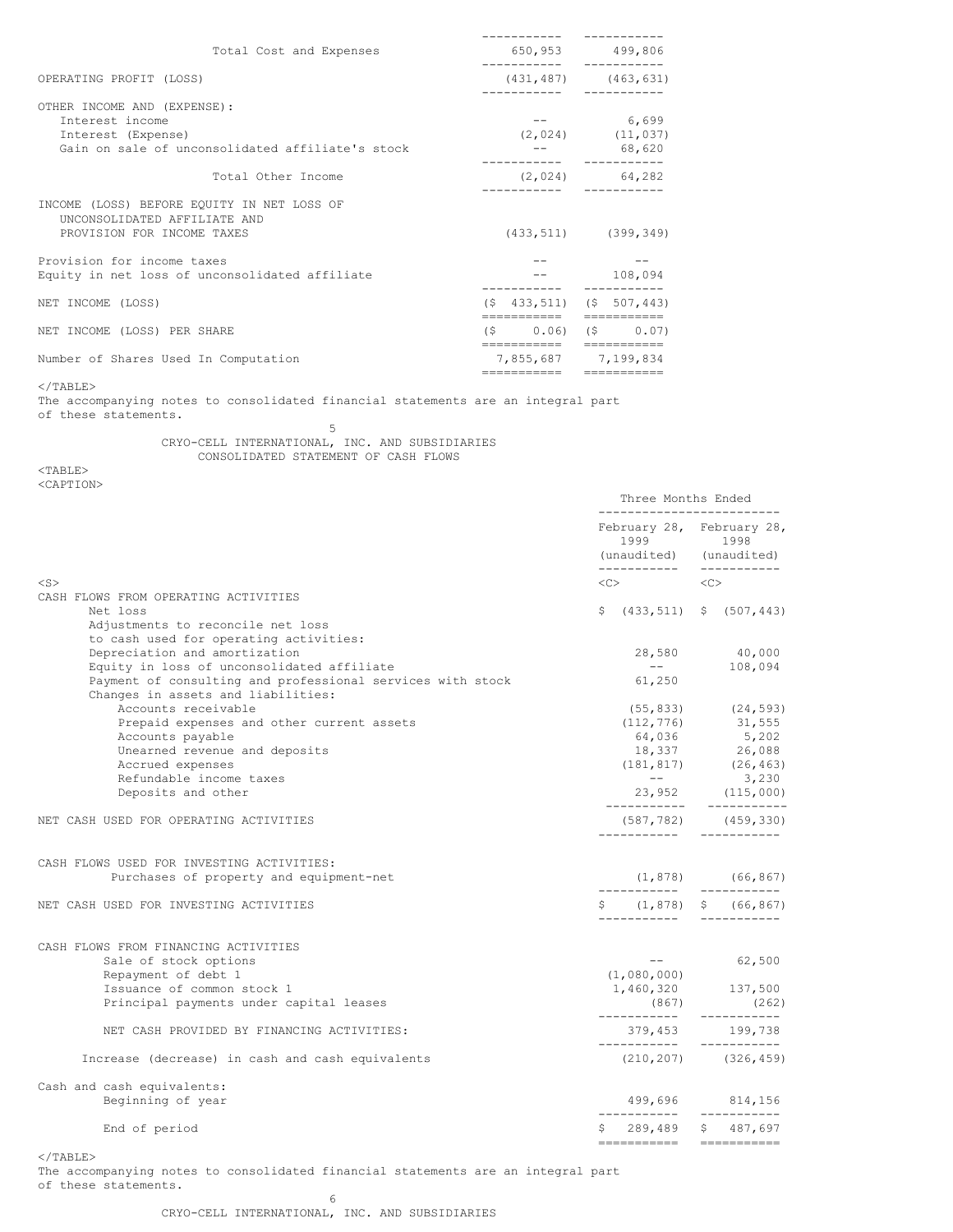|                                                   | Three Months Ended |              |  |
|---------------------------------------------------|--------------------|--------------|--|
|                                                   |                    |              |  |
|                                                   | February 28,       | February 28, |  |
|                                                   | 1999               | 1998         |  |
|                                                   | (unaudited)        | (unaudited)  |  |
|                                                   |                    |              |  |
| SUPPLEMENTAL DISCLOSURE OF CASH FLOW INFORMATION: |                    |              |  |
| Cash paid during the year for:                    |                    |              |  |
| Interest                                          | \$2,024            | \$11,037     |  |
|                                                   |                    |              |  |
| Income taxes                                      |                    |              |  |
|                                                   |                    |              |  |

SUPPLEMENTAL SCHEDULE OF NON-CASH INVESTING AND FINANCING ACTIVITIES:

1 In 1998 the Company received a convertible loan in the amount of \$530,000. The loan was repaid in 1999 with the issuance of 302,857 shares of the Company's restricted common stock.

The accompanying notes to consolidated financial statements are an integral part of these statements. 7

> CRYO-CELL INTERNATIONAL, INC. NOTES TO CONSOLIDATED FINANCIAL STATEMENTS FEBRUARY 28, 1999 (UNAUDITED)

### NOTE 1 - FINANCIAL STATEMENTS

The Consolidated Financial Statements including the Consolidated Balance Sheet as of February 28, 1999, Consolidated Statements of Operations for the three months ended February 28, 1999 and Consolidated Statement of Cash Flows for the three months ended February 28, 1999 have been prepared by the Company, without audit. In the opinion of Management, all adjustments (which include only normal recurring adjustments) necessary to present fairly the financial position, results of operations and changes in cash flows at February 28, 1999 and for all periods presented have been made.

Certain information and footnote disclosures normally included in consolidated financial statements prepared in accordance with generally accepted accounting principles have been condensed or omitted. It is suggested that these condensed financial statements be read in conjunction with the financial statements and notes thereto included in the Company's November 30, 1998 Annual Report on Form 10-KSB.

NOTE 2 - MARKETABLE SECURITIES

### NET/TECH INTERNATIONAL

In November 1998 the Company's ownership percentage in Net/Tech International Inc. (NTTI) decreased to less than 20% of the outstanding shares of NTTI. The Company had accounted for its investment in NTTI in previous years using the equity method but as of the date upon which its ownership percentage fell below 20% the Company used the guidance in SFAS 115 ACCOUNTING FOR CERTAIN INVESTMENT IN DEBT AND EQUITY SECURITIES, to account for the investment. Under this guidance all of the Company's marketable securities are classified as available-for-sale as of the balance sheet date and reported at fair value, with unrealized gains and losses recorded as a component of stockholders' equity. Since NTTI stock is thinly traded and subject to considerable price fluctuation, were the Company to attempt to sell large blocks of shares, it is unlikely that the Company would be able to obtain the exchange market value as listed. This security is therefore subject to considerable market risk. Since the stock owned in Net/Tech International, Inc. is subject to trading restrictions a portion of this investment has been classified as a non current asset based upon the number of shares which may not be sold in 1999.

The Company recognized losses under the equity method for the NTTI investment during 1998 reducing the cost basis of the stock to \$0. Therefore the proceeds from the sale and realized gains on the sale of the stock during fiscal .<br>year 1998 were both \$515,574. Additionally, an unrealized gain has been recorded as a component of stockholders' equity in the amount of \$732,124 and \$685,393 to reflect the fair market value of the investment as of February 28, 1999 and November 30, 1998, respectively.

> CRYO-CELL INTERNATIONAL, INC. NOTES TO CONSOLIDATED FINANCIAL STATEMENTS FEBRUARY 28, 1999 (UNAUDITED)

8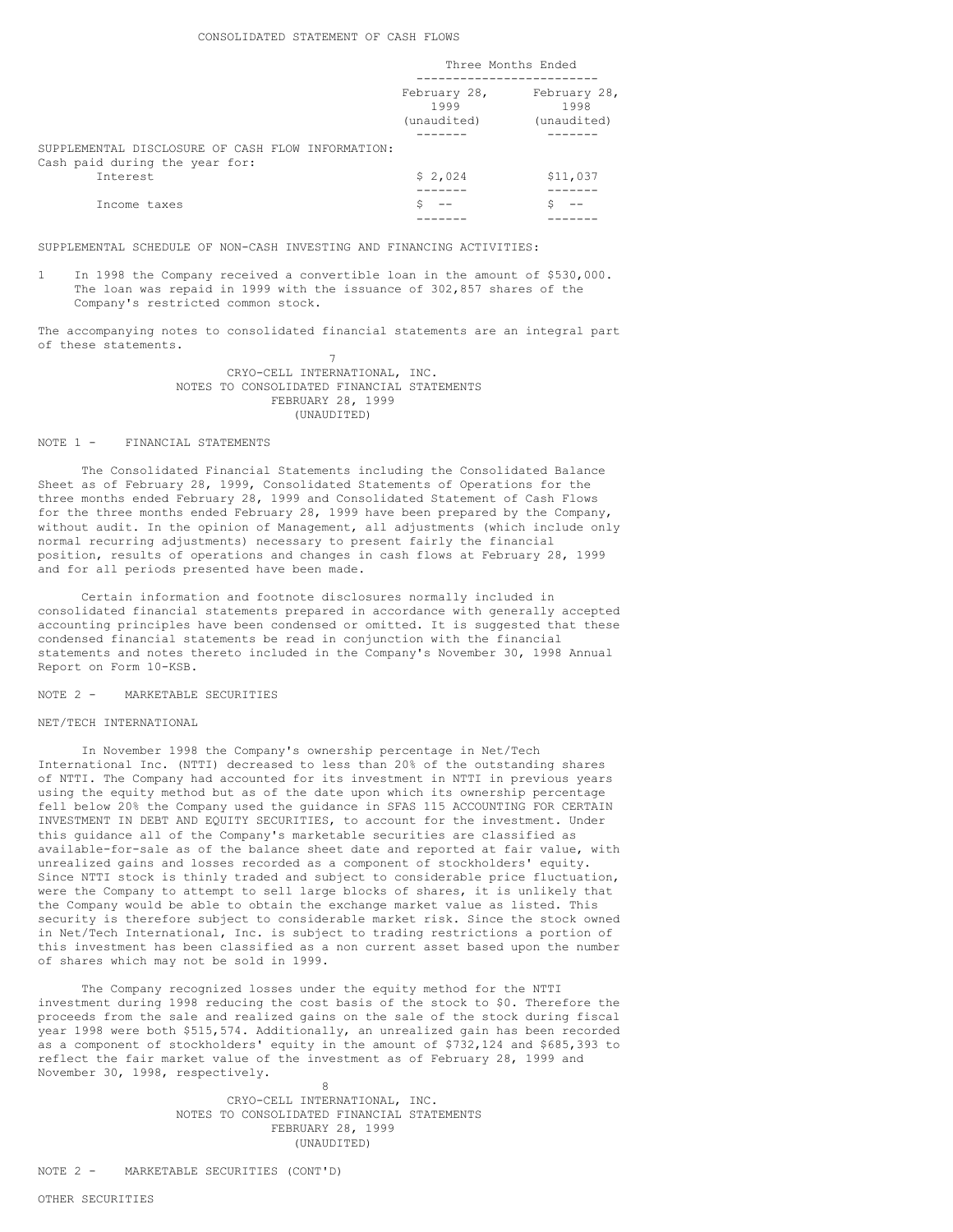In 1997 the Company acquired 100,000 shares of an equity security in payment for the sale of a Revenue Sharing Agreement. The original cost as determined by the trading price on the date of acquisition was \$400,000. The fair value of this security as of February 28, 1999 and 1998 was \$125,000 and \$200,000 respectively and the unrealized holding loss on this security was \$175,000 and \$200,000 as of February 28, 1999 and 1998 respectively.

### NOTE 3 LINE OF CREDIT

In August 1997, the Company entered into a one year line of credit agreement with NationsBank, N.A. ("the Bank") whereby the Bank will lend the Company up to \$1,000,000. As part of the agreement, the Bank received a \$10,000 commitment fee and collateral of 250,000 shares of Net/Tech International, Inc. common stock owned by the Company and a pledge of 350,000 shares of the Company stock owned by a group of the Company's shareholders. Terms of the loan required interest to be paid monthly at the Bank's prime lending rate plus 1%. The agreement expired on August 21, 1998 and in December 1998, the loan was paid in full.

### NOTE 4 - COMMITMENTS AND CONTINGENCIES

In June 1998, the Company entered into an agreement, with World Medical Match, a non-profit corporation, whose mission includes assisting the poor with funds to provide them access to medical matching opportunities. The agreement states that World Medical Match agrees to grant the Company \$50,000 for the purpose of paying for 200 U-Cord/TM/ stem cell collection kits and the first year of cryogenic storage for the benefit of indigent expectant parents. Upon execution of the agreement the Company was granted \$25,000 which is classified as a deposit on the balance sheet. The Company is currently working with local practices and hospitals to implement this project.

As part of the September 1998 agreement between Steve Ferens and the Company, CRYO-CELL committed to issue 200,000 shares of the Company's restricted common stock in exchange for marketing services to be provided by Ferens and his team of sub-contractors. The contract is for a five year period and provides for the issuance of 10,000 shares of stock upon the signing of the agreement, 40,000 shares upon the implementation of the marketing program and 50,000 shares to be issued at various times during the contract period. The agreement calls for the balance of 100,000 shares to be issued upon the achievement of certain performance goals during the third year of the agreement. The Company issued 60,000 shares as of February 28, 1999. The Company issued 10,000 shares to Ferens as of November 30, 1998 and an additional 50,000 shares have been issued as of February 28, 1999. These issuances resulted in compensation expense of \$42,500 during 1998, \$34,000 of which is an accrued expense as of November 30, 1998 and compensation expense of \$23,750 as of February 28, 1999. The remaining shares will be issued as outlined above and recorded as an expense in the period of issuance.

In January 1999, the Company extended its marketing agreement with Lamaze Publishing Company to sponsor the Lamaze tutorial tape and full page advertisements in the Lamaze Parent Magazine at a cost of \$200,000. As of February 28, 1999, the Company paid \$40,000 of this agreement and is recognizing this as a prepaid expense on the balance sheet.

> 9 CRYO-CELL INTERNATIONAL, INC. NOTES TO CONSOLIDATED FINANCIAL STATEMENTS FEBRUARY 28, 1999 (UNAUDITED)

### NOTE 5 - LEGAL PROCEEDINGS

On July 20, 1998, the jury found in favor of the Company against the University of Arizona. The award was \$1,050,000 for the breach of contract and an additional \$120,000 was awarded to the Company for the University of Arizona's misappropriation of trade secrets. Three post-trial motions by the University of Arizona to reduce the award or set aside the verdict were rejected by the court. The University is now appealing the judgment. The University has expressed a willingness to enter settlement talks as to the appeal but no such talks have commenced. The appellate briefs have yet to be filed.

On February 10, 1999 the Company, the Company's Executive Vice President, the Company's legal counsel and the Company's CEO and Chairman were named as the defendants in a lawsuit filed in the Superior Court of Orange County, California by Horwitz & Beam, the attorneys which had represented CRYO-CELL in its suit against the University of Arizona et al. The plaintiff alleges breach of contract and seeks payment of \$129,822 in allegedly unpaid fees and costs associated with the University of Arizona litigation. The plaintiff also asserts claims of misrepresentation. In reference to these misrepresentation claims, plaintiff has filed a "Statement of Damages" which asserts \$1,000,000 in general damages and \$3,500,000 in punitive damages.

The Company believes there is no merit to the suit. The Company believes that none of the claimed \$129,822 in fees is due and owing under any contract with the plaintiff. Furthermore, the Company believes that the plaintiff is not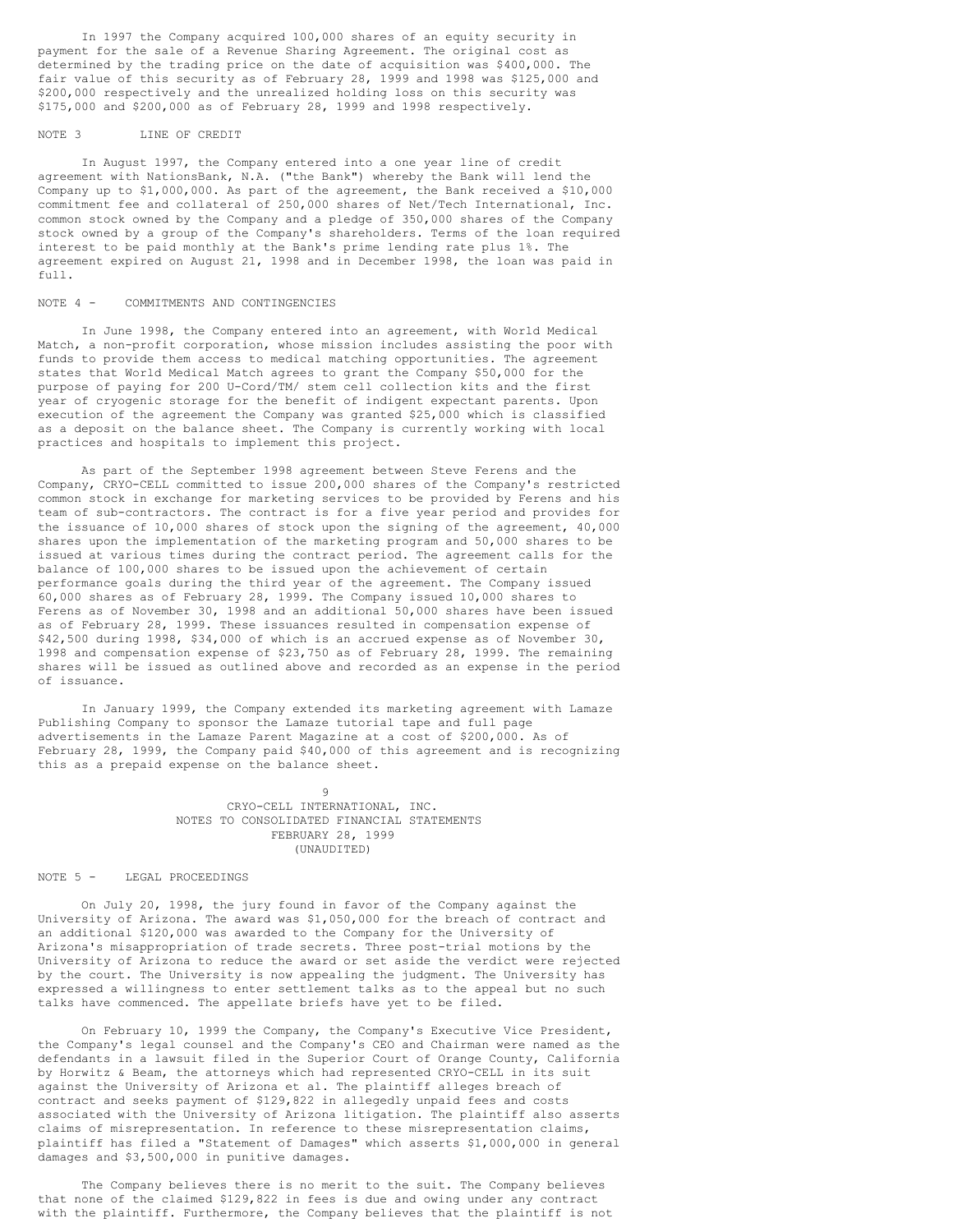entitled to any punitive damages under Section 3294(a) of the California Civil Code, which does not authorize punitive damages in an action for breach of an obligation "arising from contract."

On October 31, 1997, the Company filed a complaint in the United States District Court for the Northern District of New York against Stainless Design Corporation (SDC) seeking to recover two cellular storage units that have been completed by SDC, additional equipment stored by SDC and a \$250,000 deposit remaining from \$900,000 the Company paid in 1993 for the production of six cellular storage machines.

During the third quarter of 1998, an out of court settlement was reached. Under the terms of this settlement, SDC released the equipment owned by CRYO-CELL and returned the 25,000 shares of stock it had previously received. Also under the terms of the settlement amounts previously due to SDC and the equipment deposit held for CRYO-CELL were canceled.

### NOTE 6 CONVERTIBLE NOTES

In November 30, 1998, the Company borrowed \$530,000 on eleven convertible promissory notes. The notes had a term of six months at which time the principal plus interest, at 8% per year is due. The promissory notes contained a conversion provision to the Company's restricted common stock at \$2.00 per share. In February 1999, the loan agreements were converted to 302,000 shares of the Company's common stock at a price of \$1.75 per share. The loan holders agreed to forego any accrued interest and any registration rights. All shares are subject to Rule 144.

In October 1998, the Company entered into a convertible note agreement borrowing \$10,000 from an investor. The note has a term of one year at which time the principal plus interest, at 20% per year, will be due. The noteholder has the option to be paid in full for interest plus principal or to convert to the Company's common stock at \$2.00 per share. All shares are subject to Rule 144.

10 CRYO-CELL INTERNATIONAL, INC. NOTES TO CONSOLIDATED FINANCIAL STATEMENTS FEBRUARY 28, 1999 (UNAUDITED)

### NOTE 7 STOCKHOLDERS EQUITY

In December 1998, the Company received \$580,320 from the sale of 310,000 shares of its common stock at \$1.87 per share. The proceeds from this transaction were used to eliminate the line of credit (see Note 3). In January and February 1999, the Company received \$200,000 from the exercise of options to purchase 200,000 shares of its common stock at \$1.00 per share.

#### NOTE 8 AGREEMENTS

#### ARIZONA

On February 9, 1999, the previous agreements with the Company's Arizona Revenue Sharing Partners were modified. The investors entered into Revenue Sharing Partnership Agreements for the state of Florida. The Company will credit the investors \$450,000 (previously paid) toward the purchase of the partnership. The balance of \$550,000 will be paid through their entitlements. Per the revised agreement the partners were issued 100,000 options of the Company's common stock at an exercise price of \$2.50 per share with a five year term. The Revenue Sharing Partnership applies to storage originating from clients in the state of Florida. The Revenue Sharing Partnership covers a total of 33,000 spaces and cancels the investors previous obligation to provide the Company with \$675,000 plus accrued interest.

### ILLINOIS

In 1996, the Company signed agreements with a group of investors entitling them to an on-going 50% share in CRYO-CELL's portion of net storage revenue generated by the specimens stored in the Illinois Masonic Medical Center. Since the company will no longer be storing new specimens in Chicago, the agreements were modified in 1998 to entitle the investors to a 50% share of the company's portion of net revenues relating to specimens originating in Illinois and contiguous states and stored in Clearwater up to 33,000 spaces. The revenue generated by this Single Unit Revenue Sharing Agreement was \$1,000,000.

#### BIO-STOR

On February 26, 1999, the Company modified all previous agreements with Bio-Stor International, Inc. The modified agreement enters Bio-Stor into a Revenue Sharing Partnership Agreement for the state of New York. The Company will credit Bio-Stor's \$900,000 (previously paid) toward the purchase of 90% of the New York partnership. Bio-Stor will receive 90% of the 50% share in CRYO-CELL's portion of net storage revenues generated by the specimens originating from the Company's clients in the state of New York for up to 33,000 shared spaces. This agreement supersedes all other agreements between Bio-Stor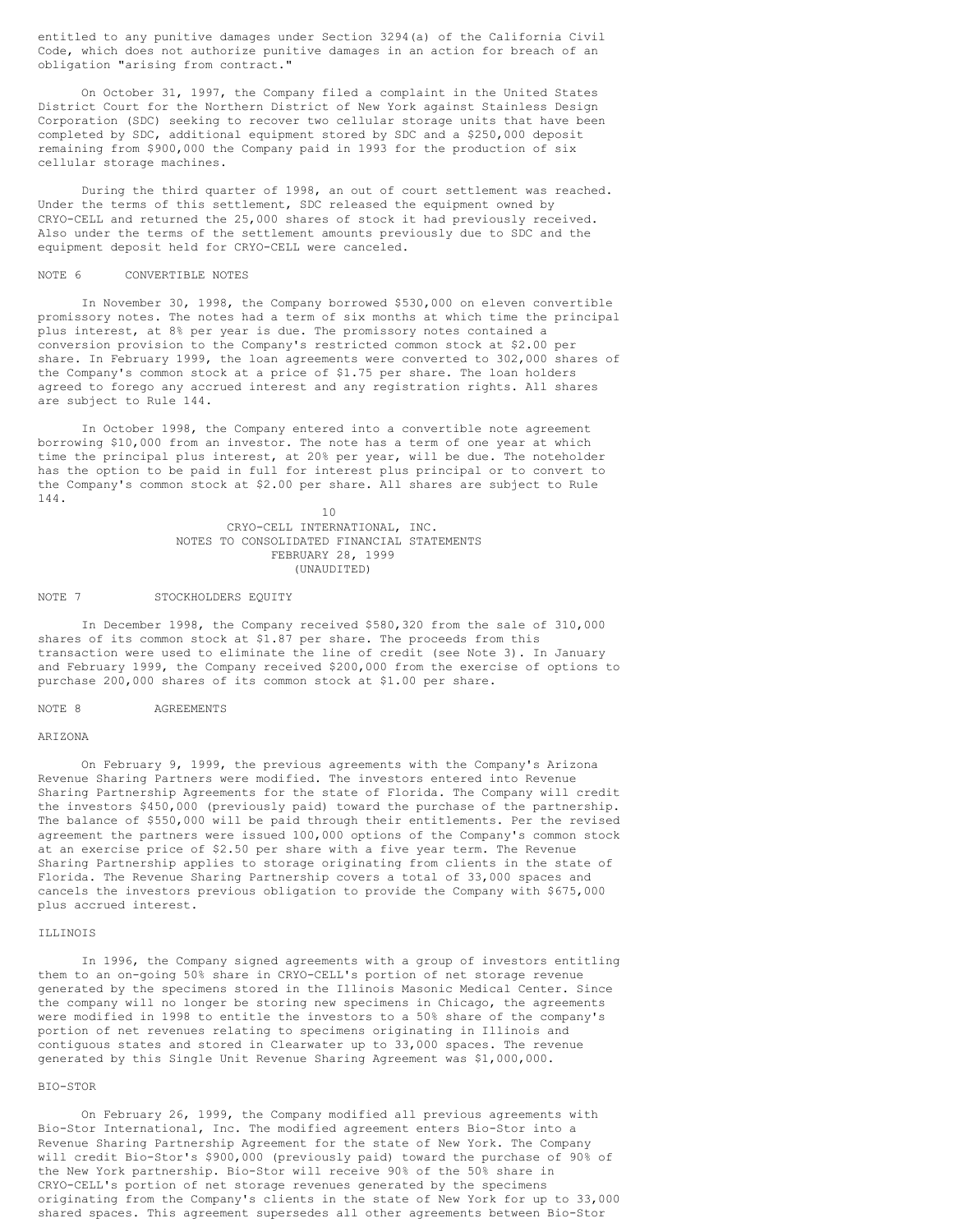# CRYO-CELL INTERNATIONAL, INC. NOTES TO CONSOLIDATED FINANCIAL STATEMENTS FEBRUARY 28, 1999 (UNAUDITED)

11

NOTE 8 AGREEMENTS (CONT'D))

DUBLIND PARTNERS, INC.

In February 1999, the Company entered into an exclusive agreement with Dublind Securities, Inc. (DSI) and Dublind Partners, Inc. (DP) concerning the placement of securities in a minimum amount of \$3,500,000 up to \$7,000,000. The agreement engages DSI until July 1, 1999 however; if a minimum of \$3,500,000 is closed by the end of the engagement period the Company agrees to extend the agreement for a period of 24 months.

DSI is currently circulating an offering memorandum to qualified institutional investors, the terms and conditions of the offering are as follows:

- o The Company will issue up to 500,000 shares of callable preferred stock to raise up to \$7,000,000. Preferred stock matures on April 1, 2006 and has detachable warrants.
- o Quarterly dividends will be paid in arrears in cash or kind, at the option of the Company, until April 1, 2001 and thereafter in cash only, at the rate of 7.5% per year.
- o Preferred shares will be callable at any time at the issue price plus accrued dividends on thirty (30) days notice at the option of the Company.
- o The Preferred shares will have detachable warrants for the purchase of \$7,000,000 of the Company's common stock at the rate of common shares to warrants based upon the twenty day (20) average closing price of the Company's common shares prior to the close of this transaction.
- o The warrants will be callable at any time at the option of the Company, should the closing price of the Company's common stock be higher than \$7.50 per share for twenty (20) consecutive trading days. The price of the warrants will be set at the date of closing.

In addition to reimbursing DSI for its related expenses, the Company has agreed to pay DSI as follows in return for DSI's financial advisory services:

- o The Company will pay six percent (6%) of the gross amount received for the purchase of equity securities.
- o If at least \$3,500,000 is raised, the Company has agreed to issue Dublind Investments LLC additional warrants with an expiration date of five (5) years from the date of the closing of the financing. to purchase up to 6.5% of the common stock of the Company
- o Dublind will be entitled to a seat on the Company's Board of Directors.

ITEM 2. MANAGEMENT'S DISCUSSION AND ANALYSIS OR PLAN OF OPERATION.

CRYO-CELL International, Inc., is a Delaware Corporation, incorporated on September 11, 1989. It is engaged in cellular storage and the design and development of cellular storage devices. During the period since its inception, the Company's activities have principally involved the design and development of its cellular storage unit ("CCEL Cellular Storage Unit") and in securing patents on the same. The Company's primary focus is to utilize its cellular storage experience and technology for the cryopreservation of umbilical cord blood (U-Cord/TM/) stem cells in its own processing and cryopreservation facility at its Clearwater, Florida headquarters. During 1998 the Company consolidated its new specimen processing and storage activities to its own state of the art facility in its Clearwater, Florida headquarters.

12

In June 1998, the Company signed an agreement with Women & Infants' Hospital of Rhode Island for the establishment of a commercial placental/umbilical cord blood bank at their Providence, Rhode Island medical facility. Women & Infants' Hospital currently has annual births in excess of 9,000 babies and will be offering its stem cell banking services to these parents. The laboratory is expected to open at Women & Infants' in the second quarter of 1999.

During 1999, all U-cord/TM/ blood processing and preservation will be done at the Company's facility with the exception of those specimens processed at Women & Infants' Hospital in Providence, Rhode Island. It is anticipated that this shift in focus will limit the number of new Lifespan/SM/ Center implementations in the future.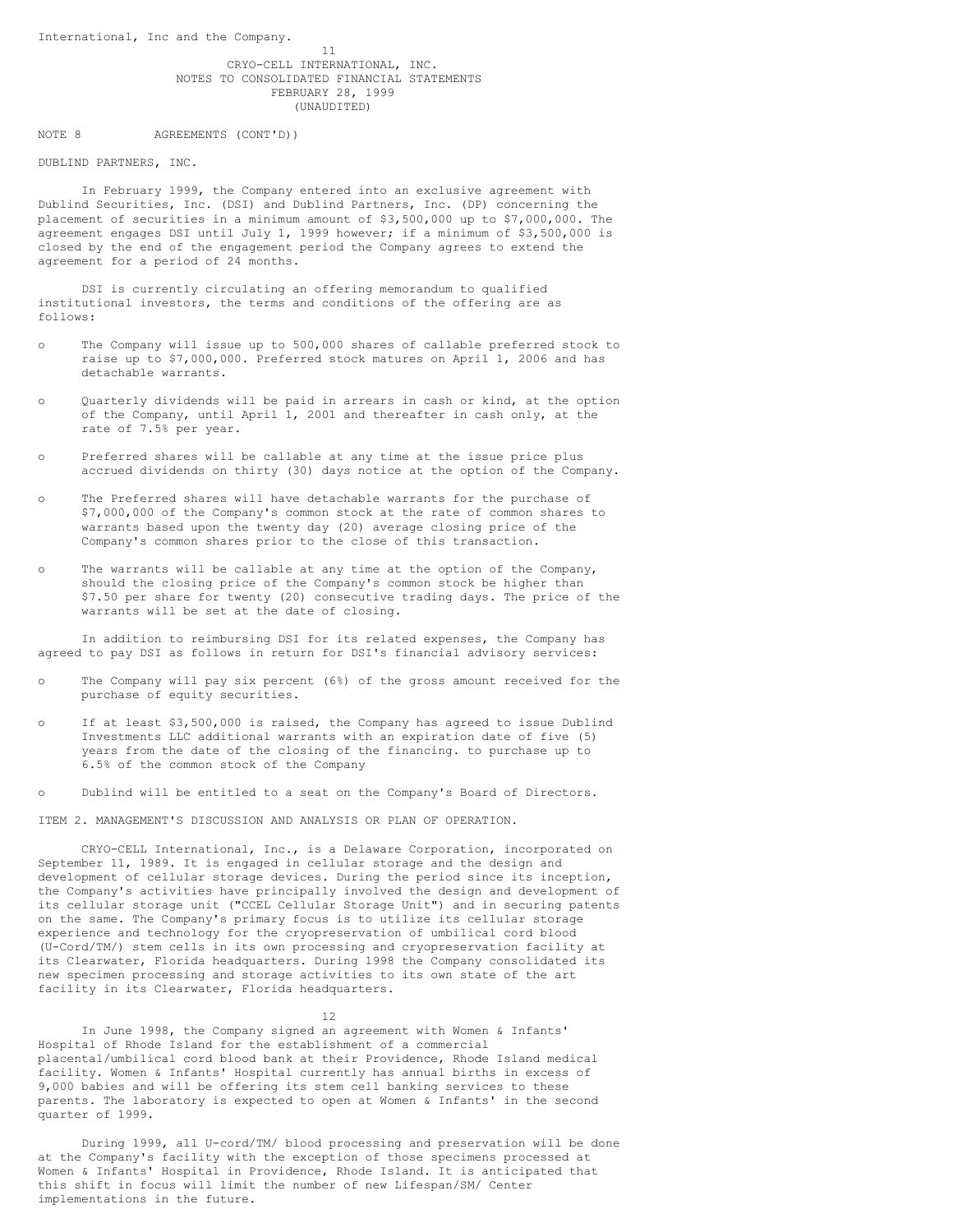The Company's technology involves patented, multi-faceted cellular storage units and the technology for processing stem cells from umbilical cord blood. The Company believes that its long term cellular storage unit will provide an improved ability to store cells or other material in liquid nitrogen, its vapors or other media. The unit is controlled by a computer system which robotically inserts vials in pre-selected storage areas inside the chamber. Additionally, the stored material can be robotically inserted or retrieved by computer on an individual basis without all of the remaining specimens being exposed to ambient temperature. The efficient use of storage space and dual identification system for inventory control is a competitive advantage for the Company. The Company is the assignee of all patents on the units.

The unit is currently assembled by an independent manufacturer utilizing the Company's patented design. The Company has been advised by Underwriters Laboratories ("U/L") that it has passed all required inspections and the unit is now U/L listed. In order to affix the U/L label to all units that are deployed in the future, they must contain the same parts, operating capabilities and features as in the tested CCEL II model.

In February 1999, the Company was informed that the patent on the CCEL III computer controlled robotically operated cellular storage system has been granted. The CCEL III is designed to be multi-functional and to meet International manufacturing requirements. When completely developed the unit will be able to store more than 35,000 specimens stored in 5ml vials. Moreover, as many as 8 million 1 inch vials could be preserved in approximately 2,500 square feet. The prototype is expected to be completed in the third quarter of 1999.

The following is a discussion and analysis of the financial condition and results of operations of the Company for the quarter August 31, 1998 as compared to the same period of the prior year.

### GENERAL

CRYO-CELL has renewed its agreement with the Lamaze Publishing Company to sponsor the Lamaze YOU AND YOUR BABY tutorial tape. The agreement calls for Lamaze to distribute the videotape to 1.8 million women in their third trimester of pregnancy. Over 90% of first time mothers and 45% of the pre-natal market avail themselves of the Lamaze Institute for Family Education proven instruction program. The tutorial tape, which will be distributed by over 12,000 instructors, discusses the importance of cord blood storage and refers viewers to the full page ad the company has placed in the Lamaze Parents Magazine, which will be distributed to 2.4 million expectant mothers. In addition, the Company has also placed an ad in "Lamaze para Padres", Lamaze Publishing's magazine for Hispanic mothers-to-be. The Company has exclusivity on the tutorial tape in the cord blood storage category and first right of refusal for renewal of the agreement beyond 1999.

In June 1998, the Company entered into an agreement with International Broadcast Corporation (IBC). IBC is responsible for the production of a one-half hour infomercial relating to CRYO-CELL's U-Cord/TM/ stem cell processing and storage activities. The Company has been advised by the producer that the infomercial is expected to be completed and shown on television to approximately 50 million people in the spring of 1999.

#### 13

In June 1998, the Company was granted a license to operate in the state of New York. The New York Department of Health has approved the Company's application to operate as a comprehensive tissue procurement service, processing and storage facility. This license allows the Company to offer its cord blood stem cell banking services to the residents of New York, which represents a new market in excess of 270,000 annual births.

In September 1998, the Company acquired Medical Marketing Network, Inc. and the services of Steven Ferens for shares of the Company's common stock. Medical Marketing Network, Inc. has approximately 70 independent sales contractors that call on and sell products to more than 6,000 obstetricians and gynecologists (OB/GYNs) across the country. The contract is primarily performance based, with a goal of 45,000 stored specimens by the third year. The Company's marketing program will now have extensive representation with the medical community. The Company's current affiliation with Lamaze and other programs are designed to reach expectant parents. This acquisition will allow physicians to make their OB patients more aware of this medical technology.

The Company markets its cellular banking services by targeting expectant parents through direct information to obstetricians, pediatricians, Lamaze instructors, childbirth educators, certified nurse-midwifes and other related healthcare professionals. In addition, the Company exhibits at conferences, trade shows and other media which focus on the expectant parent market. Of significant note is the increasing level of interest being generated by the Company's website, CRYO-CELL.com.

During the quarter, the Company continued its program of marketing its Revenue Sharing Agreements. Under this arrangement the Company shares its storage revenues with investors who receive entitlements on storage spaces.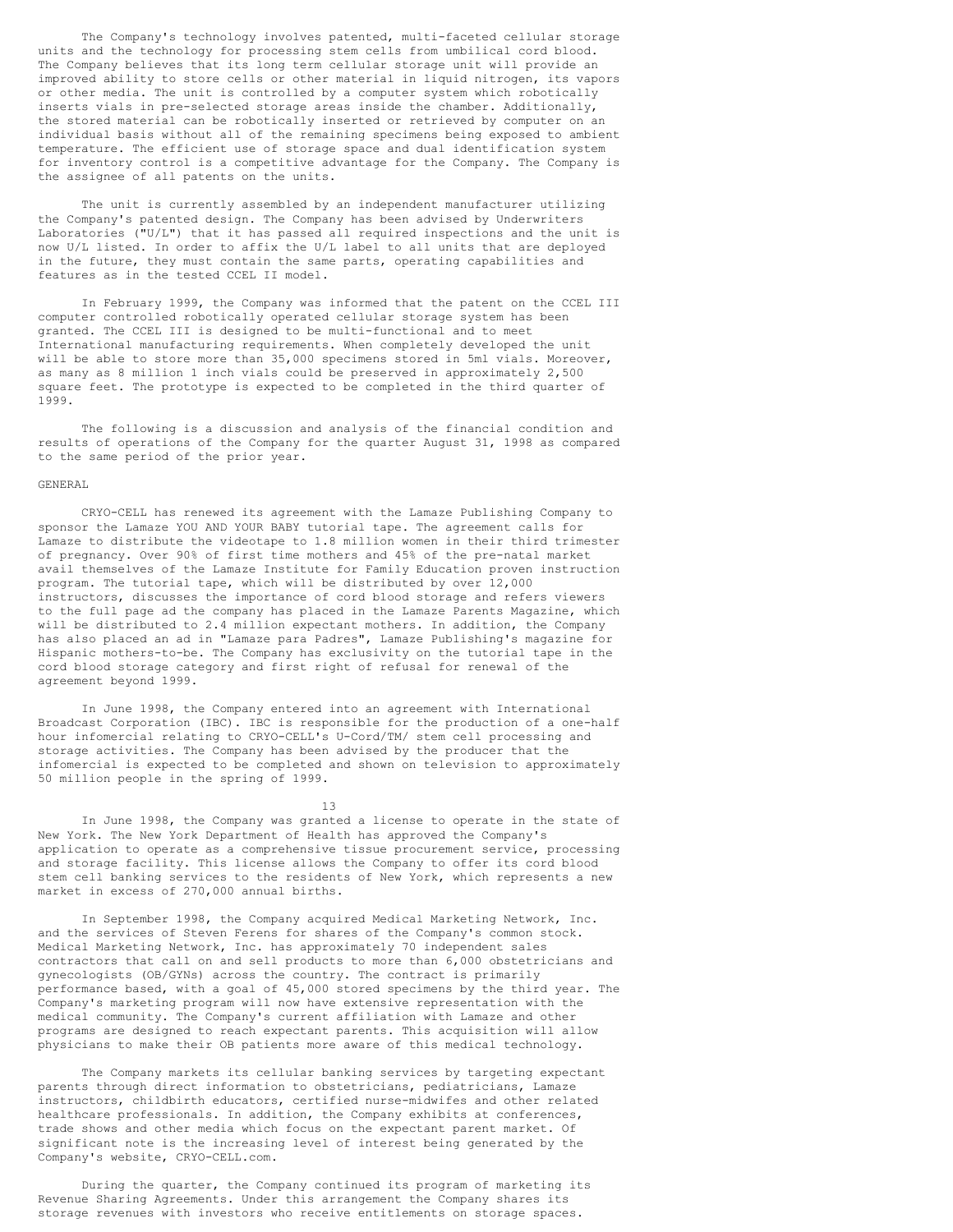### YEAR 2000

The Company has analyzed the Year 2000 (Y2K) impact on its business and has determined that this will not have a material impact to the Company's business, products, operations or financial condition. The Company does not use any internally developed application platforms. All business support systems and applications are created on commercially available packages that are either already confirmed to be Y2K compliant, or will be compliant with an upgrade to the latest release. All software upgrades are scheduled to be completed during the second quarter of 1999. An Integrated Systems Test will be scheduled once all of the software applications have been upgraded.

The outside independent contractor responsible for manufacturing the CCEL II Cellular Storage System has certified that, once the operating system and database applications have been upgraded to the most current release, it will be Y2K compliant. The upgrades are scheduled to be implemented during the second quarter of 1999.

The Company has required commitment from its vendors that they will provide the Company uninterrupted service before, during, and after January 1, 2000. All of the mission critical vendors the Company uses are either already Y2K compliant, or will be compliant by the end of the third quarter of 1999.

### MANAGEMENT

14

At present there are 14 employees on the staff of the Company. Daniel D. Richard serves as the Chairman of the Board and Chief Executive Officer.

In February 1998, Gerald F. Maass joined the Company as Executive Vice President and General Manager. Mr. Maass resigned from a 10 year tenure with Johnson & Johnson (Critikon) where he served as International Director of Marketing. Mr. Maass' international contacts will be invaluable in the development of strategic alliances for the Company's proprietary technology in foreign markets. Along with extensive marketing experience, Mr. Maass also brings to CRYO-CELL experience in the medical technology field. In September 1998, Mr. Maass was appointed a member of the Company's Board of Directors.

In February 1999, Steven E. Ferens joined the Company serving a dual role as Assistant to the President and as Vice President of Sales. Mr. Ferens will also remain in his role as President of Medical Marketing Network, Inc., a wholly owned CRYO-CELL subsidiary. Prior to joining the Company, Mr. Ferens served as Vice President of Sales for Atrion Corp./Quest Medical in Texas, where he built a national sales and marketing division to commercialize the medical technology developed by that company. In 1991, Mr. Ferens founded Progressive Development, Inc. in Oceanside, NY, where he has served as President since inception. The Company develops Internet based on-line product/pricing information systems for hospital purchasing departments.

## RESULTS OF OPERATIONS

REVENUES. Revenues for the three months ended February 28, 1999 were \$219,459 as compared to \$36,175 in 1998. The increase reflects the significant growth in the processing and storage revenue associated with the Company's U-CordTM stem cell program. The Company believes that the growth is a result of its investments in its various marketing programs, including its activities with Lamaze Publishing, the launch of the Medical Marketing Network and the increased traffic on its updated website www.CRYO-CELL.com.

COST OF SALES. Cost of sales for the three months ended February 28, 1999 were \$100,825 as compared to \$17,113 in 1998. For the period ended February 28, 1999, \$10,328 of the total cost of sales represented the assignment of a proportionate share of the cost of equipment associated with the Revenue Sharing Agreements to cost of sales. The remaining cost of sales for the three months ended February 28, 1999 represents the associated expenses resulting from the processing and testing of the U-Cord/TM/ specimens in the Company's own state of the art laboratory in Clearwater, Florida.

MARKETING, GENERAL AND ADMINISTRATIVE EXPENSES. Marketing, general and administrative expenses during the three months ended February 28, 1999 were \$498,232 as compared to \$393,639 in 1998. The increase reflects the expense of market development, client services associated with the Company's cellular storage program, continued product development, and the establishment of an expanded management team to handle the continuing growth. In addition, the Company incurred printing and promotional expenses associated with the marketing campaign with Lamaze Publishing Company and the Medical Marketing Network program.

RESEARCH, DEVELOPMENT AND RELATED ENGINEERING EXPENSES. Research, development and related engineering expenses for the three months ended February 28, 1999, were \$23,316 as compared to \$49,054 in 1998. The expenses incurred reflect the continued development of the Company's second generation cellular storage unit, as well as, the research and development of the Company's third generation cellular storage systems.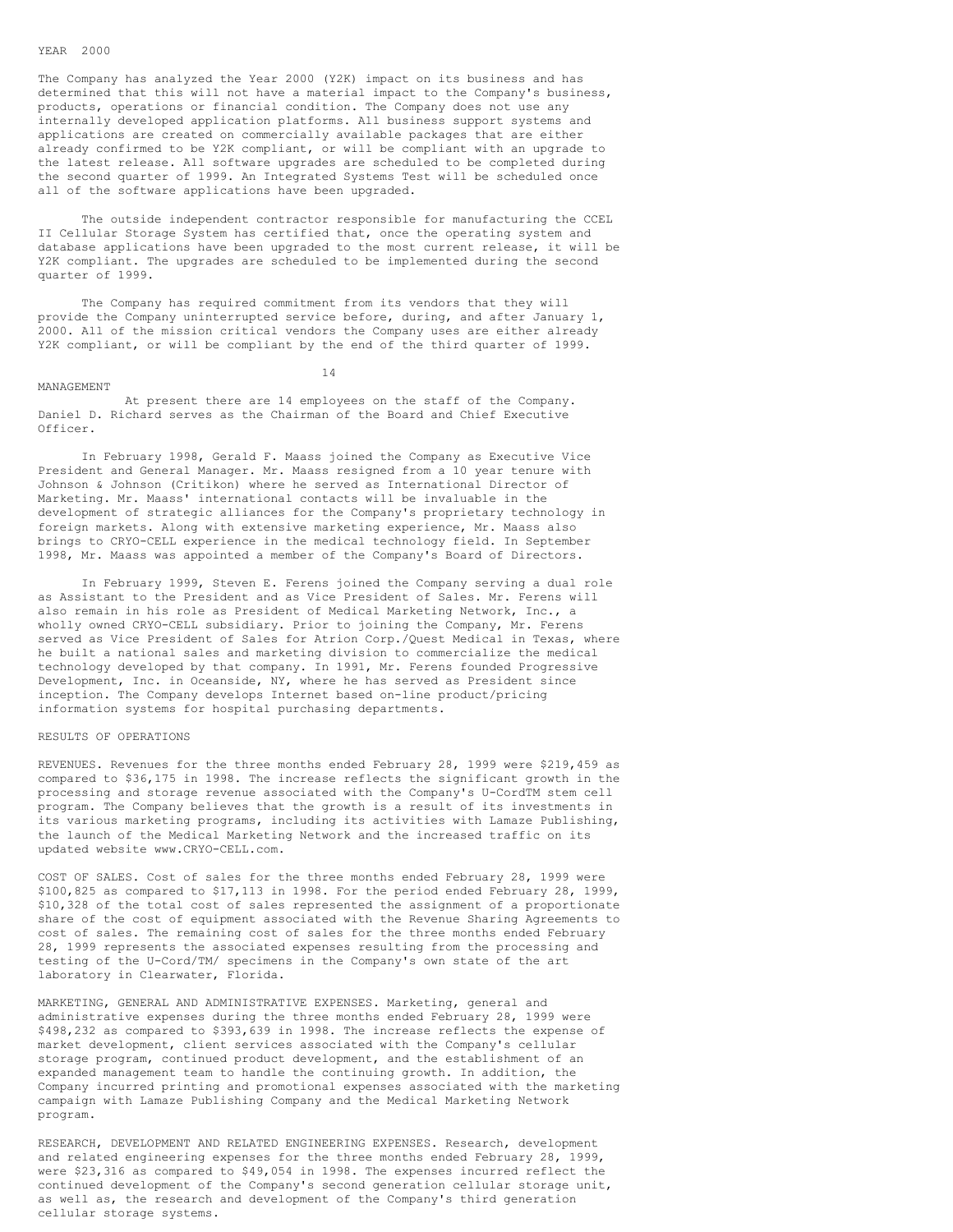At February 28, 1999, the Company had cash and cash equivalents of \$289,489 as compared to \$487,697 at February 28, 1998. The decrease in cash and cash equivalents was a result of the funding of operations.

To date, the Company's sources of cash have been from the issuance of its own equities, the sale of Revenue Sharing Agreements, the borrowing on a line of credit, the borrowing on a convertible loan and the sale of subsidiary stock.

The Company anticipates that cash reserves, cash flows from operations and the anticipated sale of its preferred stock will be sufficient to funds its growth. Cash flows from operations will depend primarily on increasing revenues resulting from an extensive umbilical cord blood cellular storage marketing campaign. The Company's direct sales of its U-CordTM cellular storage program have begun to increase significantly due to the awareness being created through its activities with Lamaze Publishing, Medical Marketing Network, the Company's website and other forms of marketing exposure.

### FORWARD LOOKING STATEMENTS

In addition to historical information, this report contains forward-looking statements within the meanings of Section 27A of the Securities Act of 1933 and Section 21E of the Securities Exchange Act of 1934. The forward-looking statements contained herein are subject to certain risks and uncertainties that could cause actual results to differ materially from those reflected in the forward-looking statements. Factors that might cause such a difference include, but are not limited to, those discussed in the section entitled "Management's Discussion and Analysis or Plan of Operation." Readers are cautioned not to place undue reliance on these forward-looking statements, which reflect management's analysis only as of the date hereof. CRYO-CELL International, Inc. (the "Company") undertakes no obligation to publicly revise these forward-looking statements to reflect events or circumstances that arise after the date hereof. Readers should carefully review the risk factors described in other documents the Company files from time to time with the Securities and Exchange Commission, including the most recent Annual Report on Form 10-K, Quarterly Reports on Form 10-Q to be filed by the Company in 1997 and any Current Reports on Form 8-K filed by the Company.

> 16 PART II - OTHER INFORMATION

ITEM 1. LEGAL PROCEEDINGS

I. In December, 1992, CRYO-CELL entered into an exclusive agreement with the University of Arizona to develop and enhance a commercial (paid for) autologous cord blood stem cell bank. CRYO-CELL provided the means for the University to obtain approximately 1400 paying clients. Prior to the termination of the exclusive agreement, which CRYO-CELL alleges was unwarranted, the University breached its contract with CRYO-CELL and entered into an Agreement with Cord Blood Registry, Inc. (CBR).

On or about July 11, 1996, CRYO-CELL filed suit in San Francisco Superior Court against the University of Arizona, Dr. David Harris and Cord Blood Registry, Inc. The suit claimed breach of contract and other related business torts. Months later, after settlement discussions were unproductive, the University of Arizona counter-sued CRYO-CELL for breach of contract and negligent misrepresentation.

Evidence surfaced at trial corroborating that in a subsequent contract between the University of Arizona and CBR, the parties had indemnified each other against:

- the interference in a legitimate business arrangement between CRYO-CELL and the University of Arizona
- b. disparagement of CRYO-CELL
- c. wrongful use of CRYO-CELL's material

On July 20, 1998, as a result of the evidence, the jury awarded \$1,050,000 against defendant University of Arizona. In addition, an award of \$120,000 was granted against the University of Arizona and David Harris, individually, for misappropriation of trade secrets. The jury voted unanimously against the University and in favor of CRYO-CELL as to the counter claims.

Three post-trial motions by the University of Arizona including a request to reduce the award or set aside the verdict were rejected by the court. The University is now appealing the judgment. The University has expressed a willingness to enter into settlement talks as to the appeal but no such talks have commenced. The appellate briefs have yet to be filed.

II. CRYO-CELL retained the services of Horwitz & Beam, a California law firm, to handle the above described lawsuit including its allegations against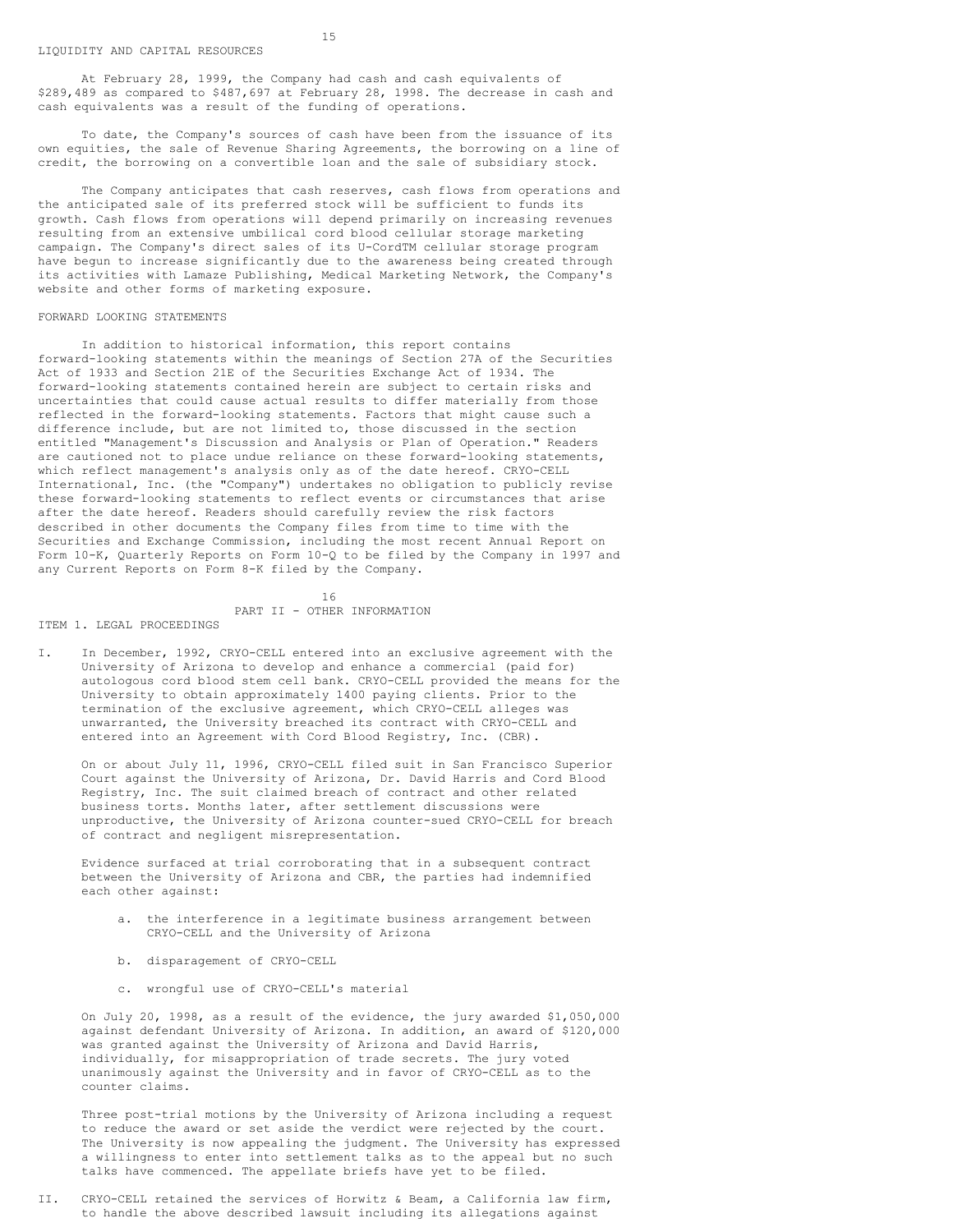CBR for interference in a legitimate contract between two parties and unfair business practices, among other claims. The court granted a summary judgment dismissal in favor of CBR. CRYO-CELL believes that Horwitz & Beam mishandled the CBR aspect of the case. The Company is planning on suing Horwitz & Beam for malpractice. Horwitz & Beam deny any wrong doing in this matter.

III. There is a dispute concerning the amount of fees owed by the Company to Horwitz & Beam. The Company has requested arbitration of the dispute. A panel of the Orange County Bar Association is scheduled to hear arguments on April 26, 1999. Despite the scheduled arbitration date, on March 8, 1999, the Company was served with a law suit filed in Orange County Superior Court by its former attorneys, alleging contractual breach and related claims because CRYO-CELL did not transfer stock to pay advance payments requested prior to trial. This transaction relates to the fee dispute which is covered by the California Statute requiring mandatory arbitration rights for clients.

The Company believes that the naming of certain officers and the Company attorney individually, (although they were operating in their corporate capacities) is an abuse of the civil process and, moreover, is an attempt to interfere with the Company's ability to raise additional capital.

17

The plaintiff alleges breach of contract and seeks payment of \$129,822 in allegedly unpaid fees and costs associated with the University of Arizona litigation. The plaintiff also asserts claims of misrepresentation. In reference to these misrepresentation claims, the plaintiff has filed a "Statement of Damages" which asserts \$1,000,000 in "general damages" and \$3,500,000 in "punitive damages".

The Company believes there is no merit to the suit. The Company believes that none of the claimed \$129,822 in fees is due and owing under and contract with the plaintiff. Furthermore, the Company believes that the plaintiff is not entitled to any punitive damages under Section 3294(a) of the California Civil Code, which does not authorize punitive damages in an action for breach of an obligation "arising from contract."

IV. In 1998, CRYO-CELL settled its suit filed against defendant Stainless Design Corporation. The suit was against the manufacturer of the CCEL II multi-faceted storage unit claiming breach of contract and other causes of action. The case was settled wherein Stainless Design Corp. delivered all parts, materials and equipment to the company's designee as well as 25,000 shares of CRYO-CELL stock. Mutual releases were exchanged and the suit dismissed. The CCEL II units are now being assembled by Advance Digital Motion.

18

ITEM 6. EXHIBITS AND REPORTS ON FORM 8-K

(a) Exhibits

-------------------

- 3.1 Certificate of Incorporation (1)
- 3.11 Amendment to Certificate of Incorporation
- 3.2 By-Laws (1)
- 3.21 Board Minutes to Amendment of By-Laws
- 10.11 Agreement with InstaCool of North America, Inc. (2)
- 10.12 Agreement with the University of Arizona (2)
- 10.13 Agreement with Illinois Masonic Medical Center (4)
- 10.14 Agreement with Bio-Stor (4)
- 10.15 Agreement with Gamida-MedEquip (4)
- 10.16 Agreement with ORNDA HealthCorp (Tenet HealthSystem Hospitals, Inc.) (4)
- 10.17 Convertible Note from Net/Tech International, Inc. Dated November 30, 1995 (3)
- 10.18 Amended Agreement with Bio-Stor (5)
- 10.19 Agreement with Dublind Partners, Inc. (6)
- 10.20 Agreement with Medical Marketing Network, Inc. (6)
	- 21 List of Subsidiaries (3)
- 27 Financial Data Schedule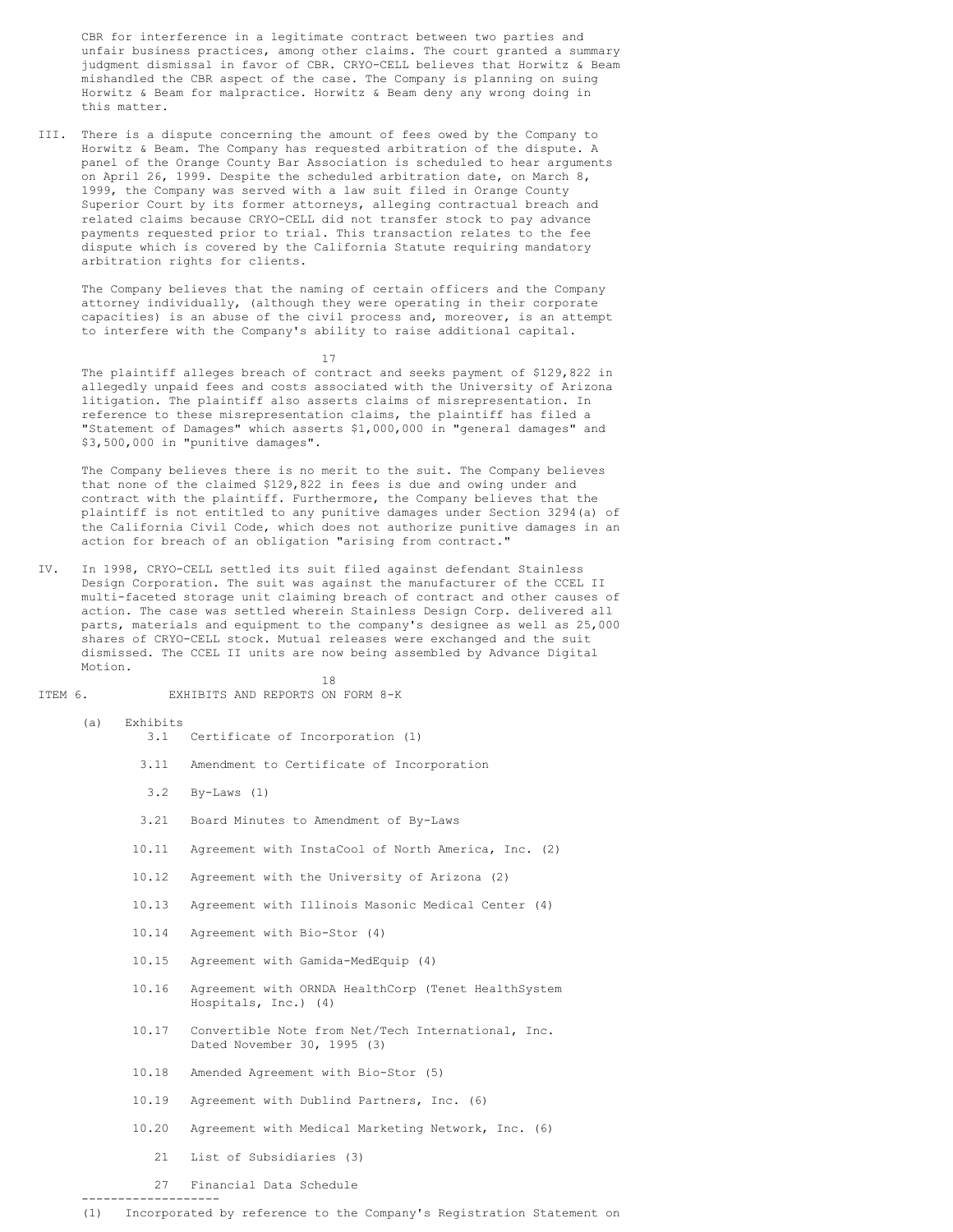Form S-1 (No. 33-34360).

- (2) Incorporated by reference to the Company's Annual Report on Form 10-K for the year ended November 30, 1994.
- (3) Incorporated by reference to the Company's Annual Report on Form 10-K for the year ended November 30, 1995.
- (4) Incorporated by reference to the Company's Annual Report on Form 10-K for the year ended November 30, 1996.
- (5) Incorporated by reference to the Company's Annual Report on Form 10-K for the year ended November 30, 1997.
- (6) Incorporated by reference to the Company's Annual Report on Form 10-K for the year ended November 30, 1998.
- (b) Reports on Form 8-K.
	- (1) Form 8-K filed September 12, 1997 Resignation of William C. Hardy as President, Chief Operating Officer and member of the Board. Resignation of Leonard Green from the Board of Directors.
	- (2) Form 8-K filed November 18, 1997 Company filed a multi-count lawsuit in the United States District Court, Northern District of New York claiming that Stainless Design Corporation of Saugerties, New York breached its contract.

Supplemental Information to be furnished with reports filed pursuant to Section 15(d).

(c) No annual reports or proxy material have been sent to security holders for the current fiscal year. Copies of any such report or proxy material so furnished to security holders subsequent to the filing of the annual report on this form will be furnished to the Commission when sent to security holders.

> 19 **SIGNATURES**

Pursuant to the requirements of the Securities Exchange Act of 1934, the Registrant has duly caused this report to be signed on its behalf by the undersigned thereunto duly authorized.

CRYO-CELL INTERNATIONAL, INC.

/S/DANIEL D. RICHARD --------------------------- Daniel D. Richard Chief Executive Officer

Date: April 14, 1999

 $20$